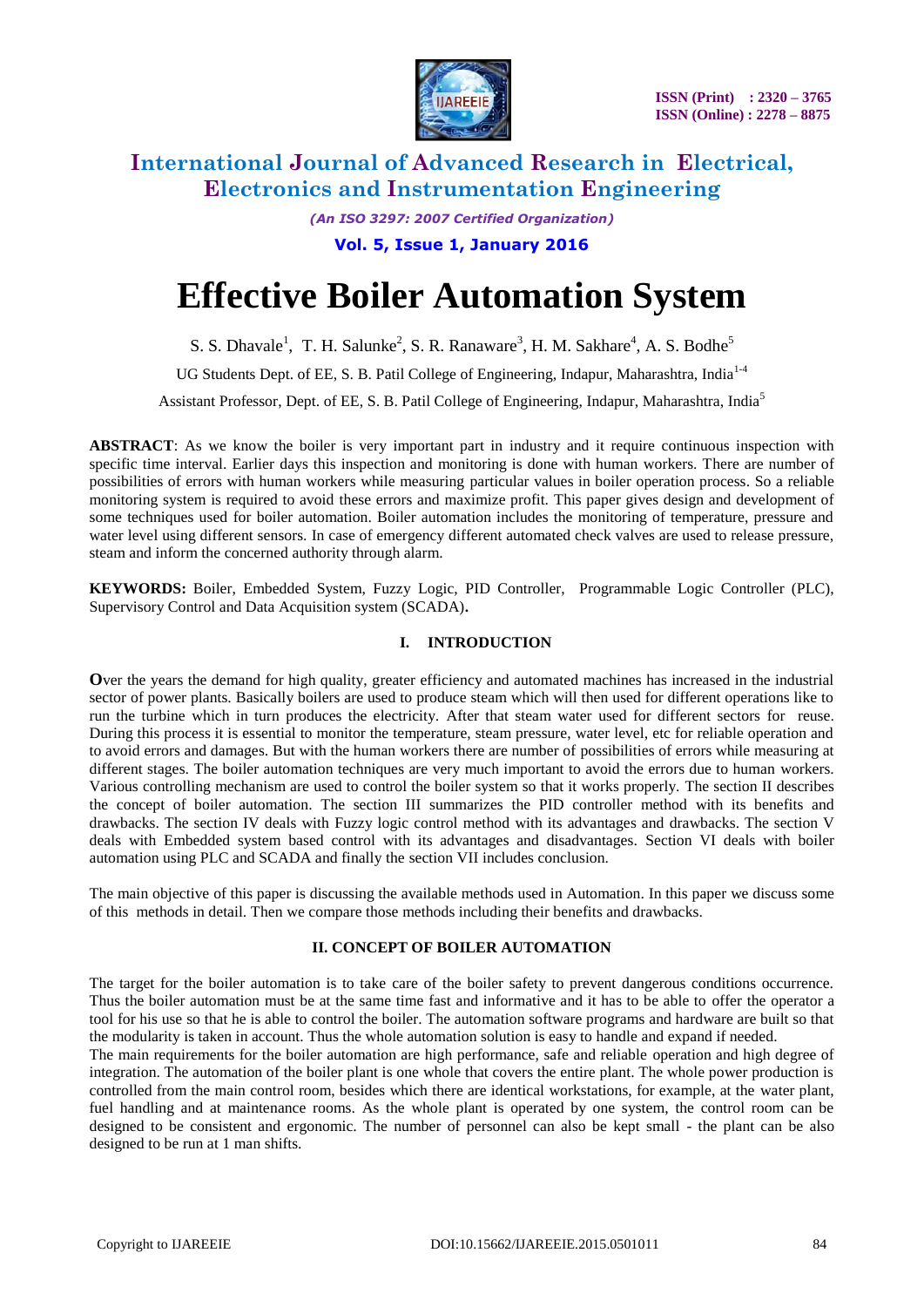

*(An ISO 3297: 2007 Certified Organization)*

## **Vol. 5, Issue 1, January 2016**

## **III. PID CONTROLLER METHOD**

In present situation conventional Proportional-Integral-Derivative (PID) controller is being used for boiler control. This controller corrects the error between measured value and desired set point value by calculating the error value. The PID controller separately calculates the three parameters i.e. the proportional, the integral, and the derivative values. In short in this method some set points are fixed for different controls like temperature control, pressure control, level control, etc. With the use of temperature sensor, pressure sensor, etc. The controlling parameters are measured and this measured value sent to the controller in the form of signal. After that the controller checks out that value and takes the proper action with respect to set point. These conventional PID controllers in power plants are become unstable when there are fluctuations and, in particular, there is an emergency occurring. Continuous processes in power plant and power station are complex systems characterized by nonlinearity, uncertainty and load disturbances.

In this method calculation of errors is very fast also it is feasible and easy to implementation. Some of limitations with this method are as the controllers do not work accurately in a system having nonlinearity in it. Also these controllers in power plants are not very stable when there are fluctuations and, in particular, there is an emergency occurring.



#### Fig. 1. PID control block diagram

#### **IV. FUZZY LOGIC CONTROL METHOD**

As the PID controller is not stable to perform accurately if there are uncertainty and nonlinearity, this drawback is overcome by Fuzzy Logic Control Method. Fuzzy control has gained a wide acceptance, due to the closeness of inference logic to human thinking, and has found applications in some power plants and power systems. It provides an effective means of converting the expert-type control knowledge into an automatic control strategy. A fuzzy control mainly simulates control experience of human and gets rid of control object. It discusses definite nature, fuzzy and imprecise information system control in the real world.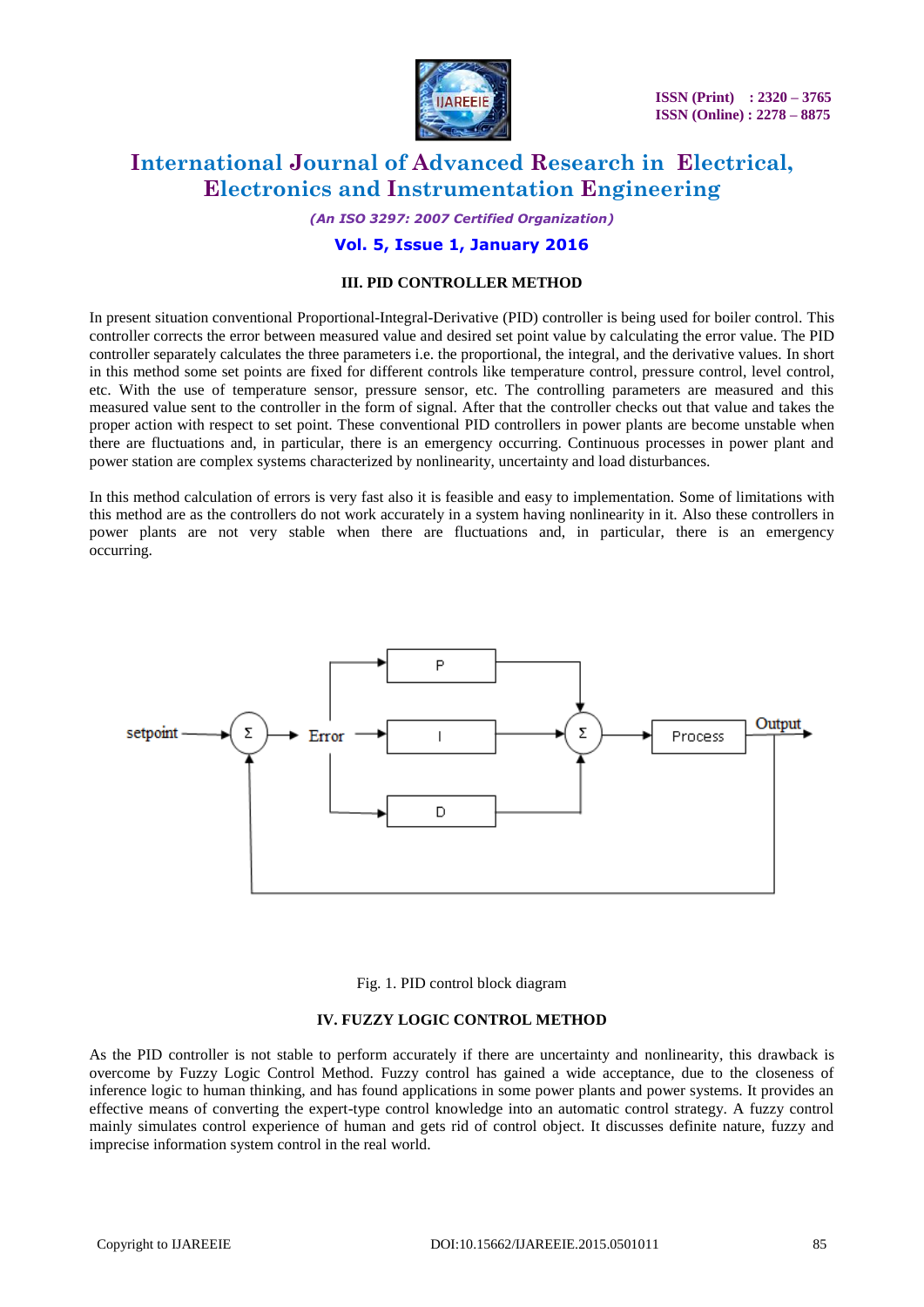

*(An ISO 3297: 2007 Certified Organization)*

# **Vol. 5, Issue 1, January 2016**



Fig. 2. Block Diagram for FLC Based Boiler Control

The FLC based boiler control consists of three sections, temperature control, pressure control and level control. A microcontroller will be programmed with the fuzzy knowledge base rule. A level indicator circuit will be interfaced with the microcontroller which will indicate the water level inside the boiler chamber and the temperature sensor will be inter-faced with the microcontroller to monitor the steam temperature. The microcontroller will take the temperature sensor output, pressure sensor output and level indicator output as the three inputs for the Fuzzy Inference System. After fuzzification of the inputs and applying suitable rules and defuzzifying the output the microcontroller generates appropriate control signals.

As the PID controller is not stable to perform accurately if there are uncertainty and nonlinearity, this drawback is overcome by Fuzzy Logic Control Method. This method has drawbacks like it is time consuming retuning even if applied to a similar system in other location. Also it has huge software for simple application.

## **V. EMBEDDED SYSTEM BASED METHOD**

An embedded system is a computer system with dedicated function within a larger mechanical or electrical system, often with real-time computing constraints. An embedded system based boiler control using GSM is a technique which shall be used for monitoring a given industry's boiler from any place all over the world where GSM network is available. In this technique, a system with number of boilers supplied by a main water tank has been proposed. By using a Water level sensor the water level in the main tank is controlled. Each boiler has two pipes, one is inlet other one is outlet and the pipes' valves are controlled by some temperature sensors located in each boiler. With the help of GSM mobile phone, the user will be able to get information about the current temperature in any boiler by simply sending a boiler identification number. When the temperature inside any boiler reach a maximum presented value, the system will send a SMS to the user informing that the maximum temperature has been reached. All these control process are achieved by using a PIC microcontroller, GSM modem, sensors and different interfacing circuits. If the all measurement data's are monitoring and controlled, and also send the SMS for increasing set values of temperature,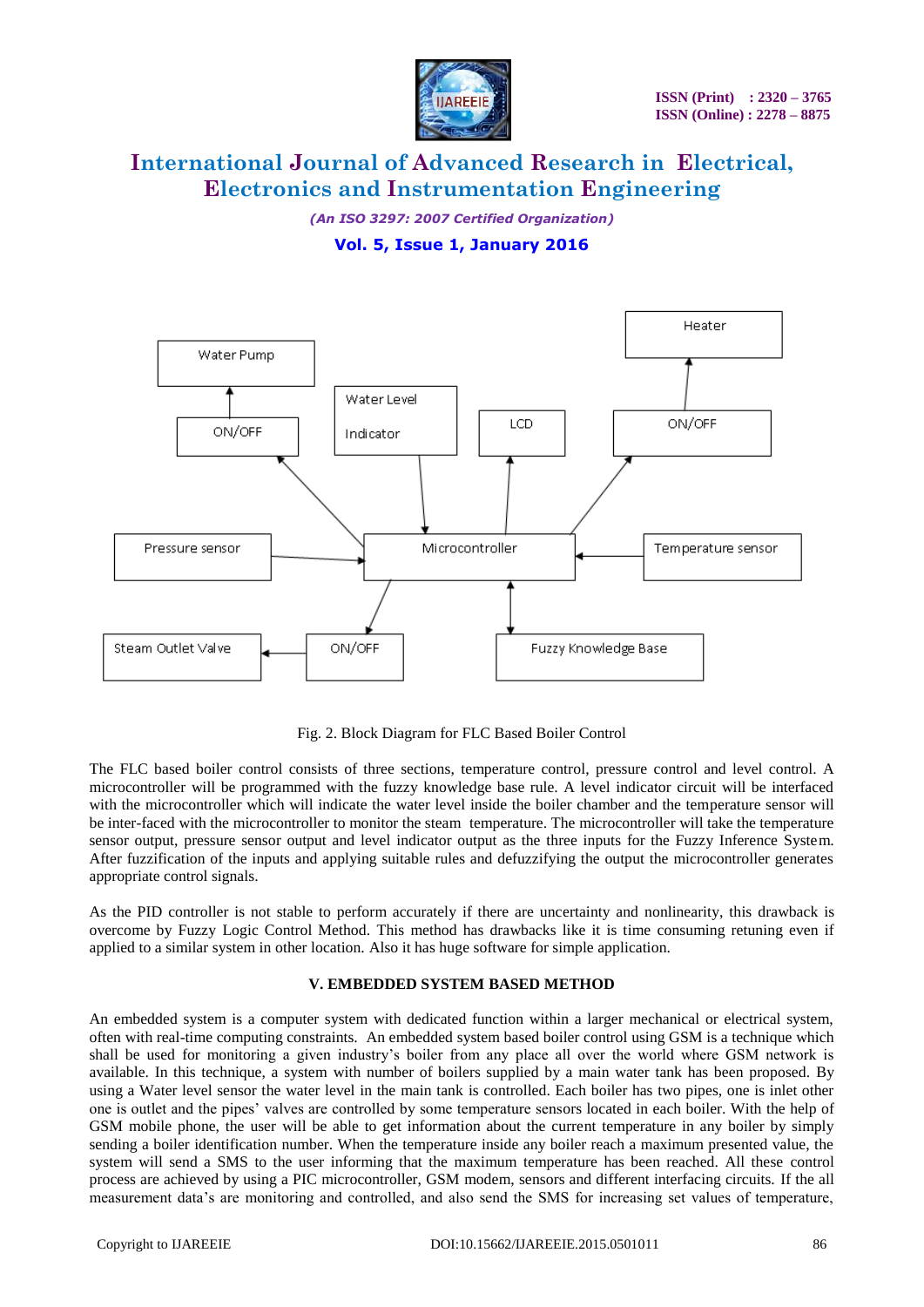

*(An ISO 3297: 2007 Certified Organization)*

# **Vol. 5, Issue 1, January 2016**

water level and flame sensing using GSM module. The obtained temperature, level and flame measuring data are transferred through the PIC microcontroller. The microcontroller read the available data and processed.

#### **VI. PLC AND SCADA BASED CONTROL METHOD**

In order to automate a power plant and minimize human intervention, there is a need to develop a PLC &SCADA system that helps to reduce the errors caused by humans. PLC and SCADA interfaced through communication cables. SCADA is used to monitor the boiler temperature, pressure and water level using different sensors and the corresponding output is given to the PLC which controls the boiler temperature, pressure and water level.

- $\triangleright$  Temperature Control :- Feed water temperature . Flue gas temperature .
- Pressure Control :- Steam drum pressure, Turbine inlet steam pressure, Flue gas pressure.



> Level Control :- Water level, Steam drum level.

Fig. 3. Block Diagram of Boiler Automation

Figure 3 shows the block diagram of boiler automation which consists of PLC, SCADA and different sensors to monitor and control the entire operation of boiler. If the steam pressure increases more than predefined limit PLC gives command to steam outlet valve and the steam is released outside. Similarly if water level decreases than set point for water level then PLC gives command to feed pump and necessary amount of water is feed inside boiler. At any